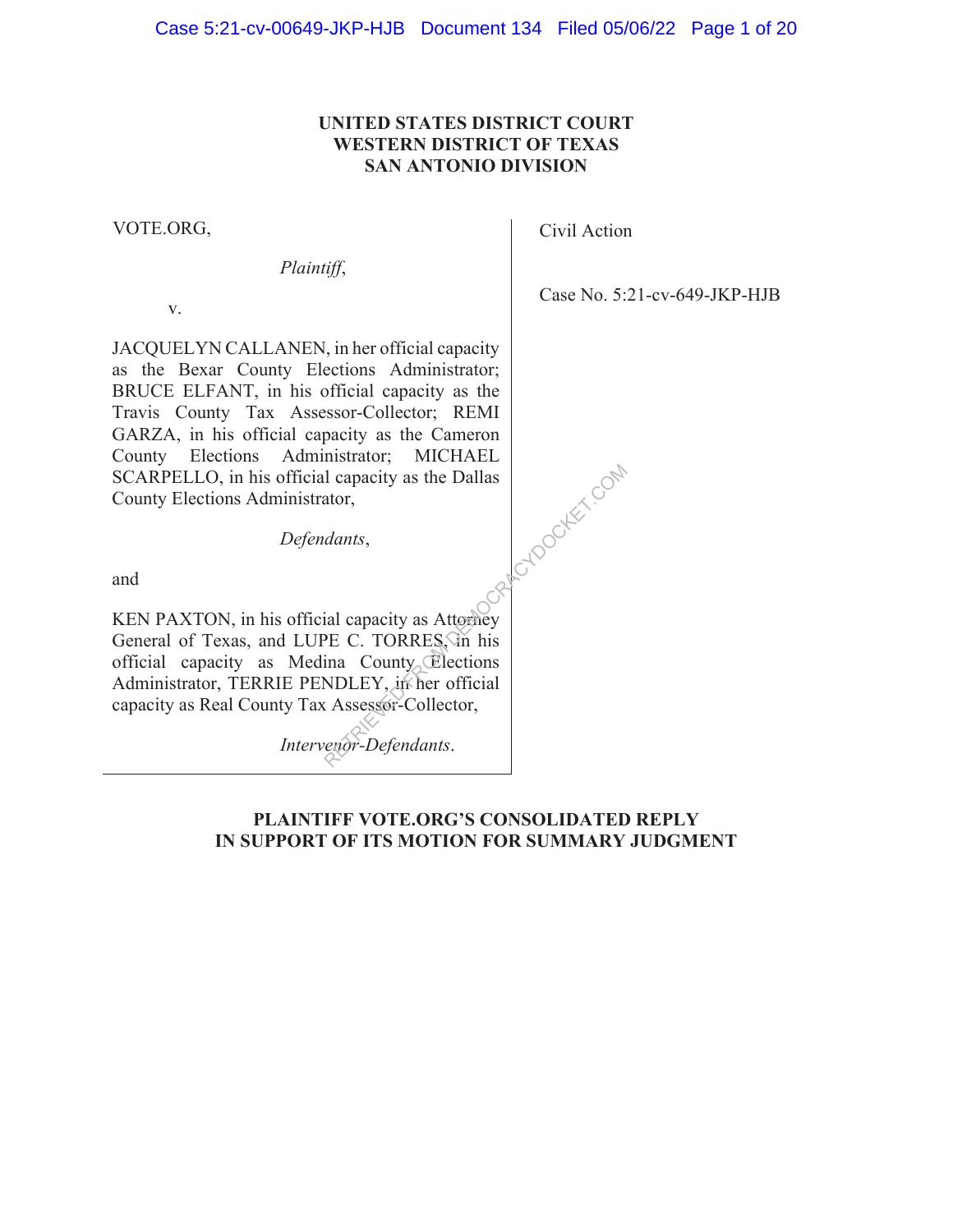# **TABLE OF CONTENTS**

| A. Vote.org is being forced to divert its resources to counteract the Wet Signature Rule,      |  |
|------------------------------------------------------------------------------------------------|--|
| B. Defendants have failed to demonstrate how a <i>wet</i> signature is material to determining |  |
| C. Defendants' rationales for the Wet Signature Rule are insufficient to justify the Rule's    |  |
|                                                                                                |  |

RETRIEVED FROM DEMOCRACYDOCKET.COM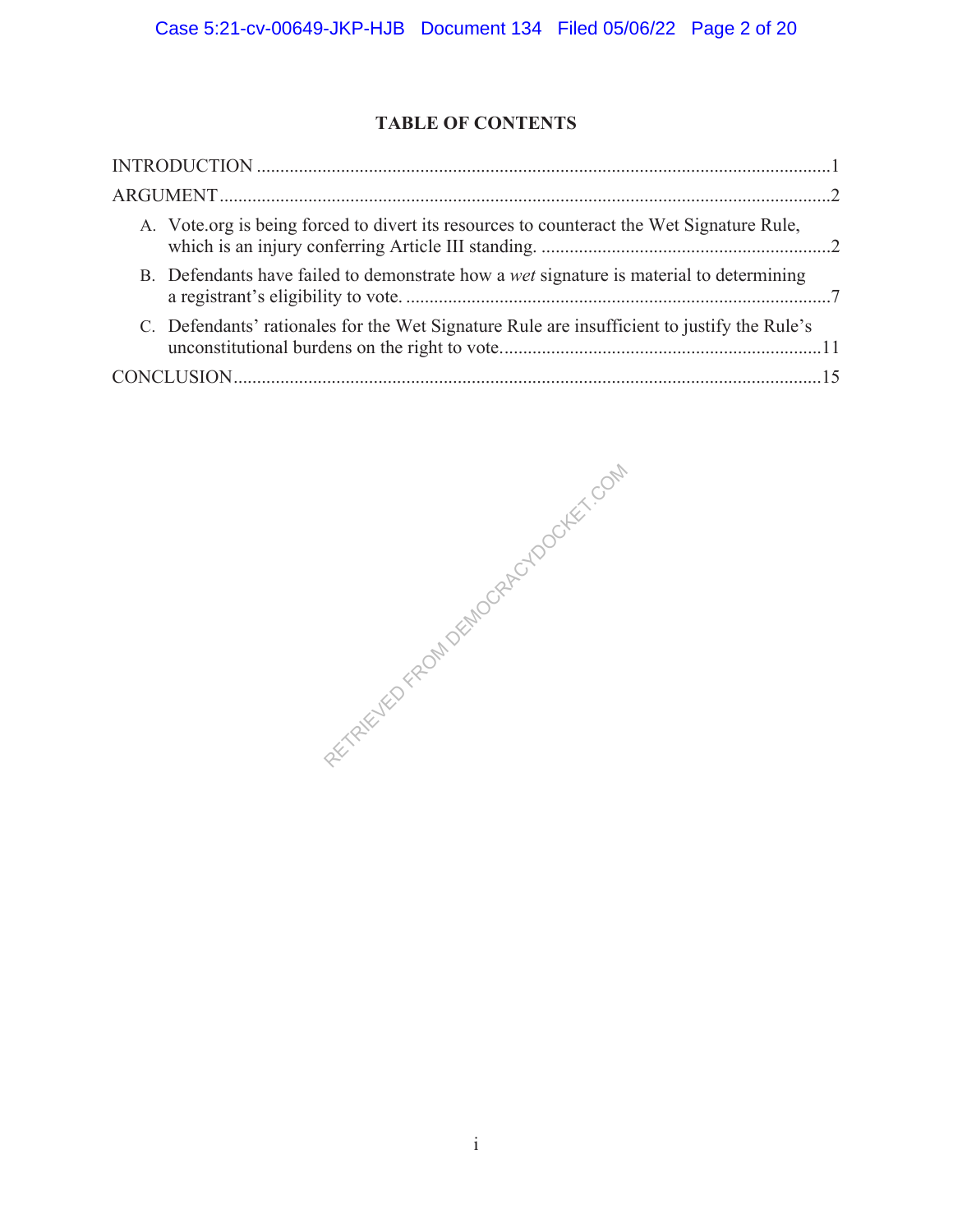# **TABLE OF AUTHORITIES**

**Cases** 

# **Page(s)**

| Bartee v. Bartee,                                                                                                                                                                                                |
|------------------------------------------------------------------------------------------------------------------------------------------------------------------------------------------------------------------|
| Black Voters Matter Fund v. Raffensperger,                                                                                                                                                                       |
| Burdick v. Takushi,                                                                                                                                                                                              |
| Crawford v. Marion Cnty. Election Bd.,                                                                                                                                                                           |
| Diaz v. Cobb,                                                                                                                                                                                                    |
| El Paso Cnty. v. Trump,                                                                                                                                                                                          |
| $az v. Cobb.\n435 F. Supp. 2d 1206 (S.D. Fla. 2006)  10, 11\nPaso Cnty. v. Trump.\n408 F. Supp. 3d 840 (W.D. Tex. 2019)  3\nPaso Cnty. v. Trump.\n982 F.3d 332 (5th Cir. 2020)  2, 3$<br>El Paso Cnty. v. Trump, |
| Greater New Orleans Fair Hous. Action Ctr. v. Kelly,                                                                                                                                                             |
| Howlette v. Richmond,                                                                                                                                                                                            |
| Mi Familia Vota v. Abbott,                                                                                                                                                                                       |
| Mia. Valley Fair Hous. Ctr., Inc. v. Connor Grp.,                                                                                                                                                                |
| OCA-Greater Hous. v. Texas,                                                                                                                                                                                      |
| Richardson v. Tex. Sec'y of State,                                                                                                                                                                               |
| Richardson v. Tex. Sec'y of State,                                                                                                                                                                               |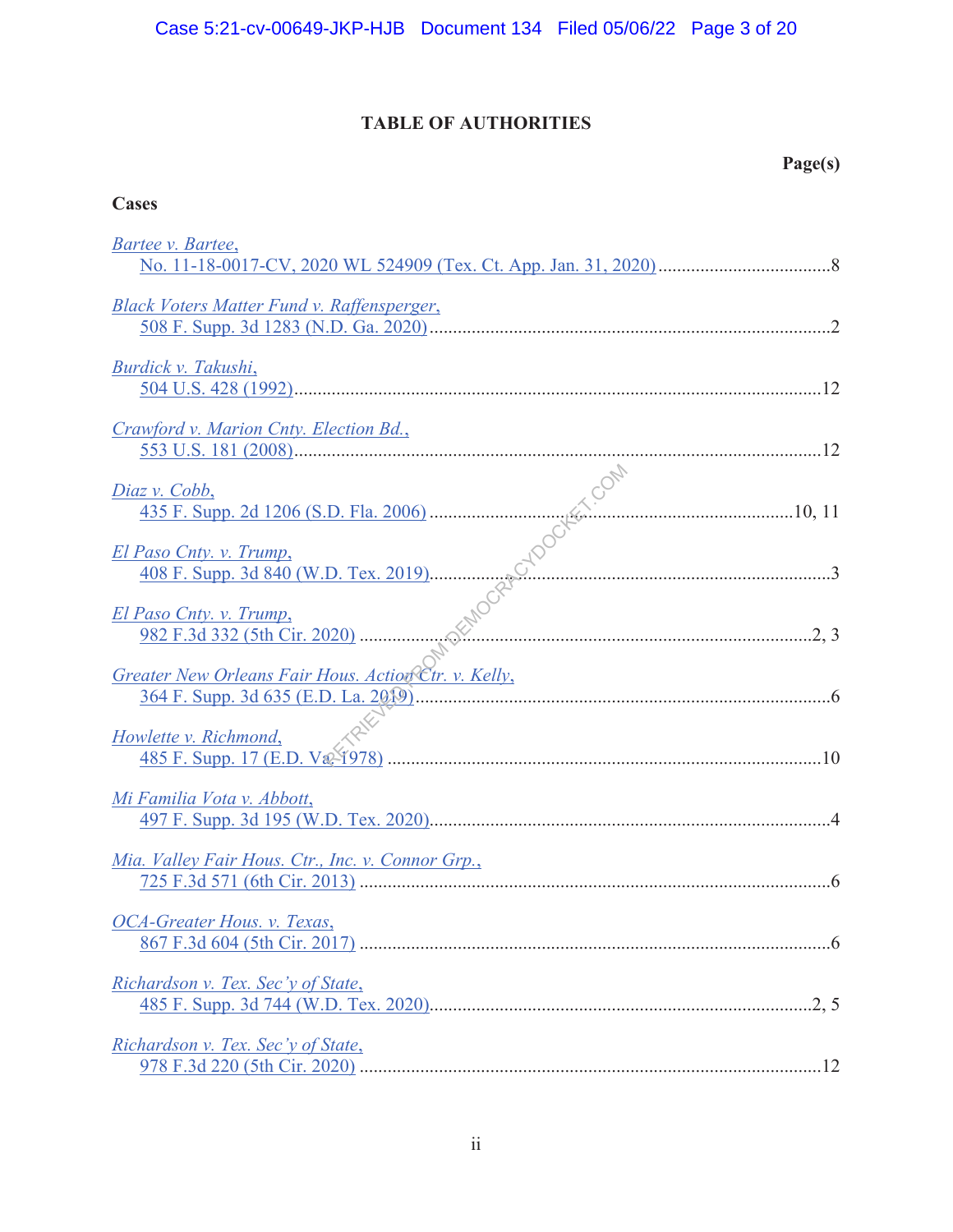# Case 5:21-cv-00649-JKP-HJB Document 134 Filed 05/06/22 Page 4 of 20

| Schwier v. Cox,                                                        |  |
|------------------------------------------------------------------------|--|
|                                                                        |  |
| Stringer v. Pablos,                                                    |  |
|                                                                        |  |
| Stringer v. Whitley,                                                   |  |
|                                                                        |  |
| Tex. Democratic Party v. Hughs,                                        |  |
|                                                                        |  |
| United States v. McLeod,                                               |  |
|                                                                        |  |
| Zimmerman v. City of Austin, Tex.,                                     |  |
|                                                                        |  |
|                                                                        |  |
|                                                                        |  |
|                                                                        |  |
|                                                                        |  |
|                                                                        |  |
|                                                                        |  |
|                                                                        |  |
|                                                                        |  |
| https://blog.nextdoor.com/2020/08/25/nextdoor-and-vote-org-team-up-to- |  |
|                                                                        |  |
|                                                                        |  |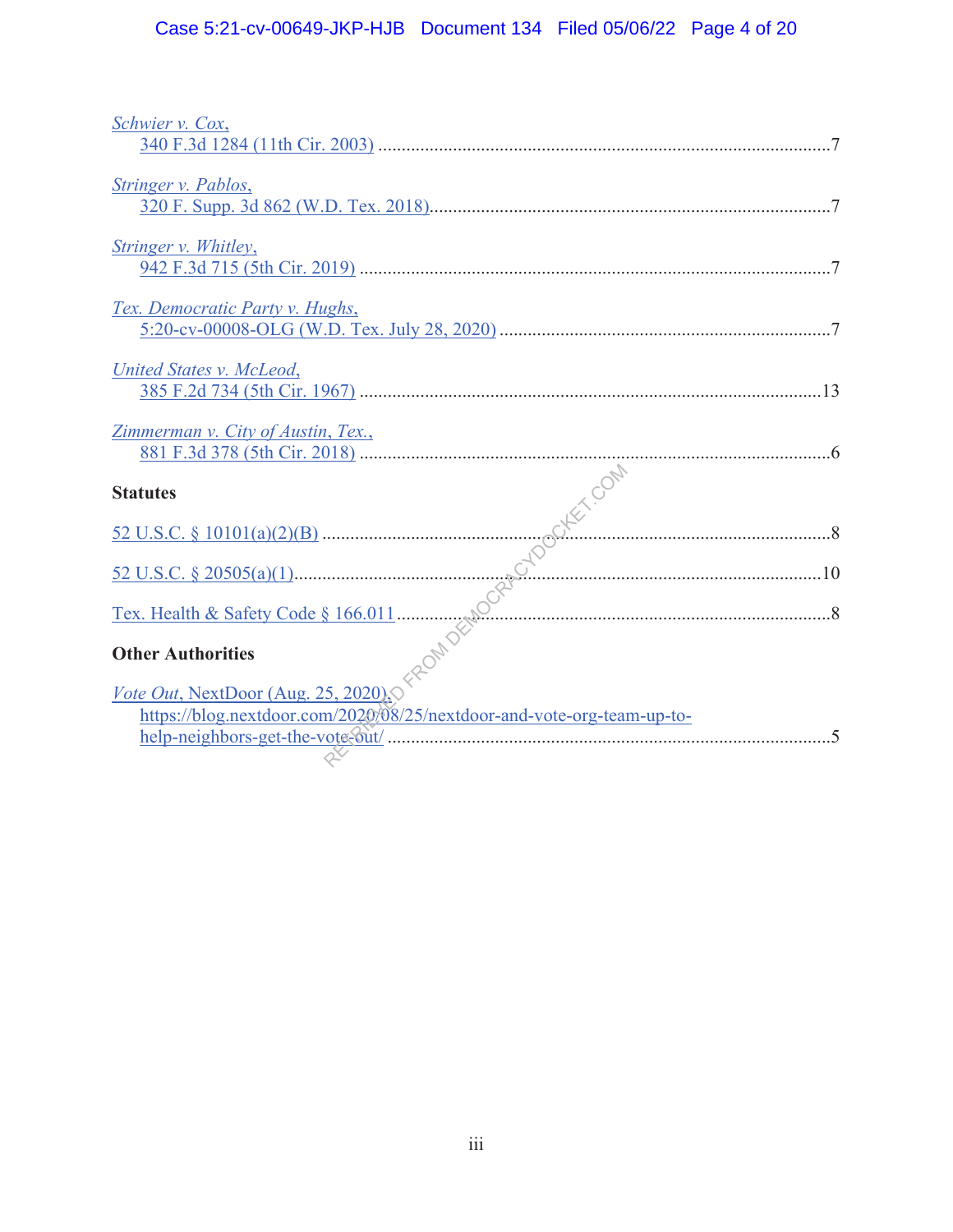#### **INTRODUCTION**

Despite the voluminous briefing in this case, Defendants have failed to articulate a cogent explanation for why a wet signature is needed on voter registration applications. Defendants' purported rationales include fraud prevention, confirming that the applicant's information is accurate, and even that a signature itself is a qualification for voting. But even if these justifications were legitimate (and they are not), they only make a case for requiring *a* signature, and do not explain why that signature must be entered in "wet ink" to accomplish these purposes.

In the absence of any rationale for the Wet Signature Rule, Defendants are left attempting to challenge Vote.org's standing. That challenge is strange because it is undisputed that Defendants implemented the Wet Signature Rule with the intent of preventing Vote.org from using its web application in the state. And Vote.org has presented ample testimony demonstrating how it is being forced to divert its resources to counteract the Wet Signature Rule. Specifically, Vote.org had to shift its human capital away from efforts in other states to focus on Texas and spend staff time investigating and strategizing alternative, less effective means of carrying out its mission and advancing its voter registration goals. Vote.org's extensive testimony regarding these diversions of resources is sufficient to establish its ongoing injury conferring standing. The Rule with the intent of preventing<br>
Wote.org has presented ample<br>
Returnancy content of preventing<br>
Sto counteract the Wett Signature Rule.<br>
Store of the Metter Signature Rule.<br>
The Stablish is oppointed in the Stablis

Defendants also fail to make their case on the merits. They have failed to demonstrate how a wet signature—as opposed to a signature in general—is material to determining a registrant's qualifications to vote, dooming their defense against Vote.org's Materiality Provision claim. Even their latest proffered justification of ensuring that registrants understand the severity of providing false information fails to explain how a wet signature suffices but an imaged signature does not. The Wet Signature Rule does not pass constitutional muster either; Defendants and the Court have acknowledged the burdens imposed by the Wet Signature Rule on the right to vote, but Defendants' proffered state interests, which have little to do with a *wet* signature, fail to justify them. Once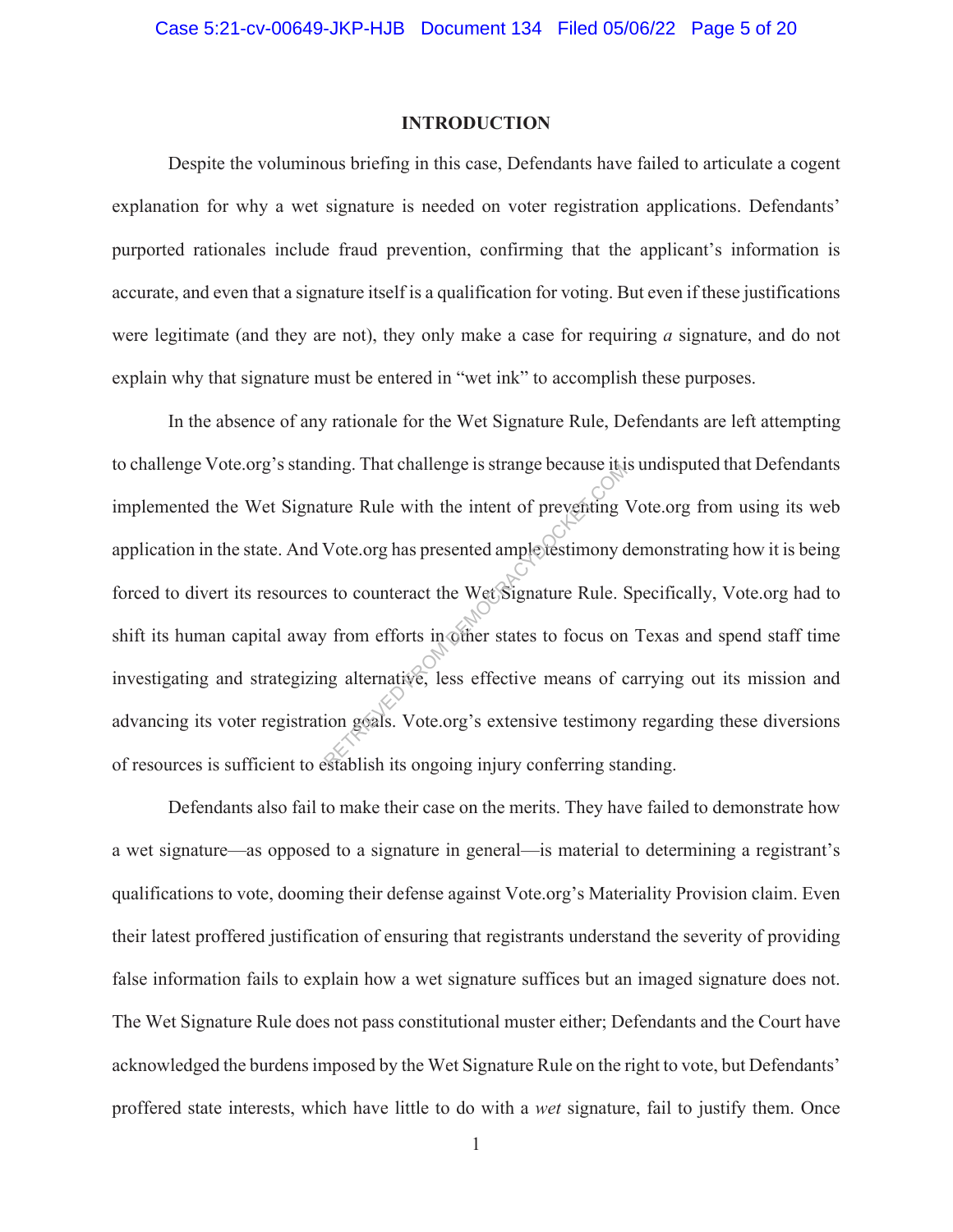#### Case 5:21-cv-00649-JKP-HJB Document 134 Filed 05/06/22 Page 6 of 20

again, Defendants' purported interests in the Wet Signature Rule ignore the key word—"wet" and fixate instead on generic rationales for requiring a signature at all. The Court should grant Vote.org's Motion for Summary Judgment.

#### **ARGUMENT**

## **A. Vote.org is being forced to divert its resources to counteract the Wet Signature Rule, which is an injury conferring Article III standing.**

Vote.org challenges the Wet Signature Rule, a law drafted specifically to frustrate Vote.org's operations in Texas. App. to Pl.'s Mot. for Summ. J. ("Pl.'s App.") at 143, ECF No. 111-2 (Ingram Dep. at 102:3-104:8). In 2018, when the Secretary of State's Office first declared that wet signatures were required on voter registration applications, Vote.org ceased operation of its e-sign tool in the state. Since then, the organization has continued to (1) divert resources to identify alternative means by which it could advance its mission in Texas, and (2) pursue its mission in Texas through less effective, more resource-intensive methods—injuries that are ongoing and will persist unless the Wet Signature Rule is enjoined. Vote.org therefore has standing. The uried on voter registration applications,

To argue otherwise, Defendants incorrectly suggest that no evidence supports Vote.org's standing allegations—perhaps not recognizing that testimony (from Vote.org's CEO and Rule 30(b)(6) witness) *is* evidence. Indeed, courts routinely find sufficient evidence for standing from testimony alone. *E.g.*, *Richardson v. Tex. Sec'y of State*, 485 F. Supp. 3d 744, 766 (W.D. Tex. 2020) (finding diversion of resources based exclusively on "unrebutted testimony" from organization's representative), *rev'd on other grounds* 978 F.3d 220 (5th Cir. 2020); *Black Voters Matter Fund v. Raffensperger*, 508 F. Supp. 3d 1283, 1292 n.7 (N.D. Ga. 2020) (finding organizational standing based on "declarations and hearing testimony"). Defendants' reliance on *El Paso County v. Trump*, 982 F.3d 332 (5th Cir. 2020) on this point is misplaced. That case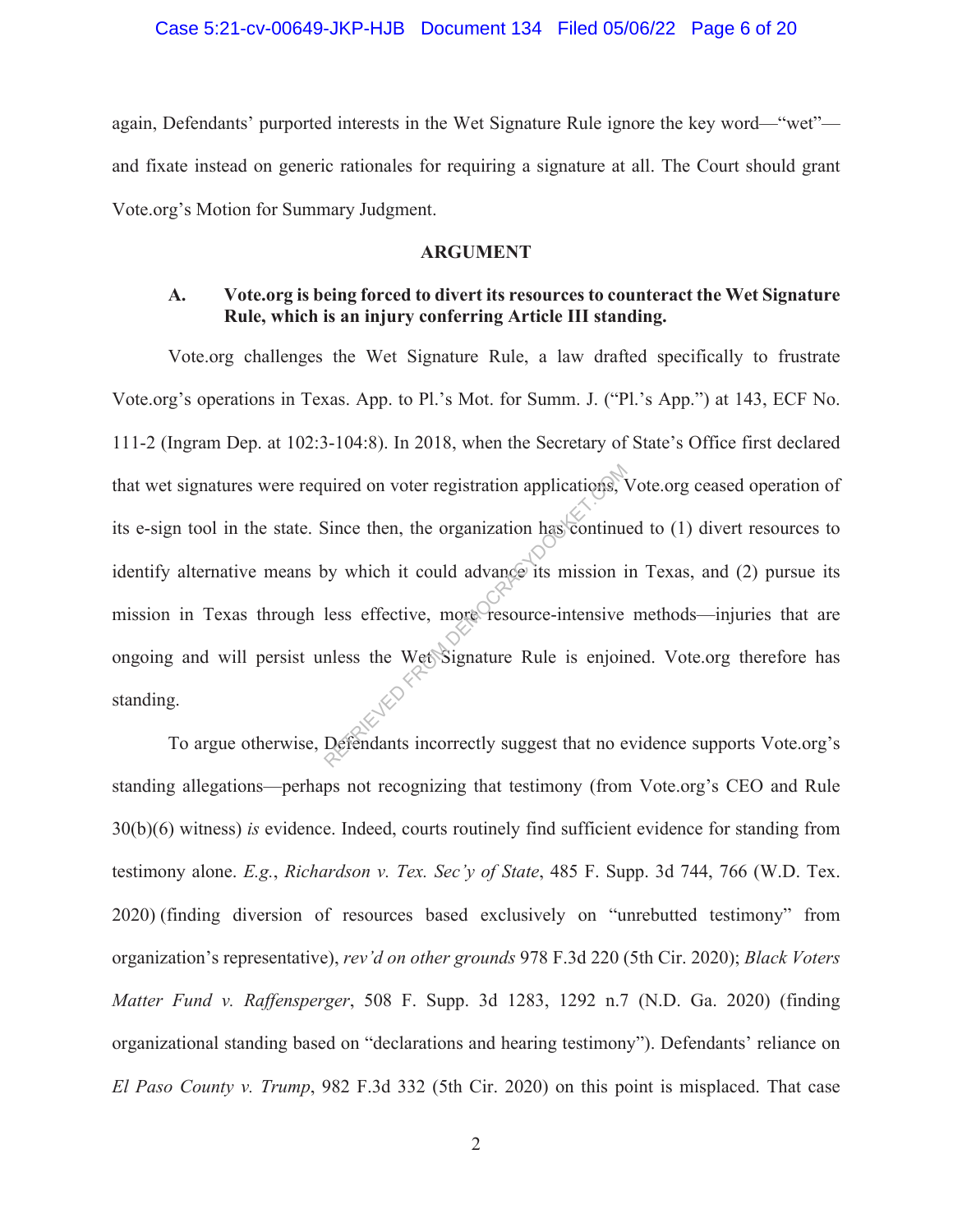#### Case 5:21-cv-00649-JKP-HJB Document 134 Filed 05/06/22 Page 7 of 20

involved an organizational plaintiff that relied wholly on a declaration which the court described as "vague" and "conclusory." *Id*. at 344.<sup>1</sup> By contrast, Vote.org has offered sworn testimony detailing the precise nature of its injury. *El Paso County*'s reasoning also rested on the organization's failure to show "traceab[ility]"; for example, the organization alleged harm from "increased noise and traffic" but did not explain the connection of that harm to the challenged policy. *Id*. at 344. That is not the case here. As discussed below, Vote.org has made clear through testimony the ways in which the Wet Signature Rule—a policy devised to interfere with its operations—has harmed it.

Defendants' contention that Vote.org's injuries are not sufficiently "concrete and particularized" is also incorrect. Vote.org's CEO, Andrea Hailey, testified that Vote.org had to: (1) engage in other, "less effective" efforts to carry out its mission, *see* App. to Defs.' Mot. for Summ. J. ("Defs.' App.") at 129, ECF No. 108-1 (Hailey Dep. at 298:12-299:9); (2) shift "human capital" away from its efforts in other states and into Texas, *id*. at 119 (Hailey Dep. at 259:1-8, 259:18-260:13); (3) ensure its "work flows are . . . compliant with Texas [law]," *id*. at 124 (Hailey Dep. at 110:2-13); and (4) spend staff time identifying new ways by which it could advance its mission of registering voters in Texas. *Id*. at 81-82 (Hailey Dep. at 109:12-110:13). And the CEO even highlighted examples, including sending messages to individuals who interacted with Vote.org's web tools to inform them of the wet signature requirement, Defs.' App. at 85 (Hailey rect. Vote.org's myuries are not<br>rect. Vote.org's CEO, Andrea Hailey, te<br>fective" efforts to carry out its mission,<br>129, ECF No. 108-1 (Hailey Dep. at 298<br>ts in other states and into Texas, *id.* at 1<br>is "work flows are ..

<sup>&</sup>lt;sup>1</sup> In Vote.org's Response to Defendants' Motions for Summary Judgment, Vote.org cited to *El Paso County v. Trump*, 408 F. Supp. 3d 840 (W.D. Tex. 2019), for the proposition that diversion of resources encompasses non-monetary costs. Pl.'s Resp. at 13. Vote.org mistakenly omitted *El Paso*'s subsequent history, which would have indicated that a subsequent order in the same case also addressing standing was overturned on other grounds in *El Paso County v. Trump*, 982 F.3d 332 (5th Cir. 2020). The Fifth Circuit did not address the question of non-monetary diversion of resources but instead focused on the flaws in the evidence offered to support standing—a solitary declaration that made vague and conclusory assertions. *Id*. at 344-45.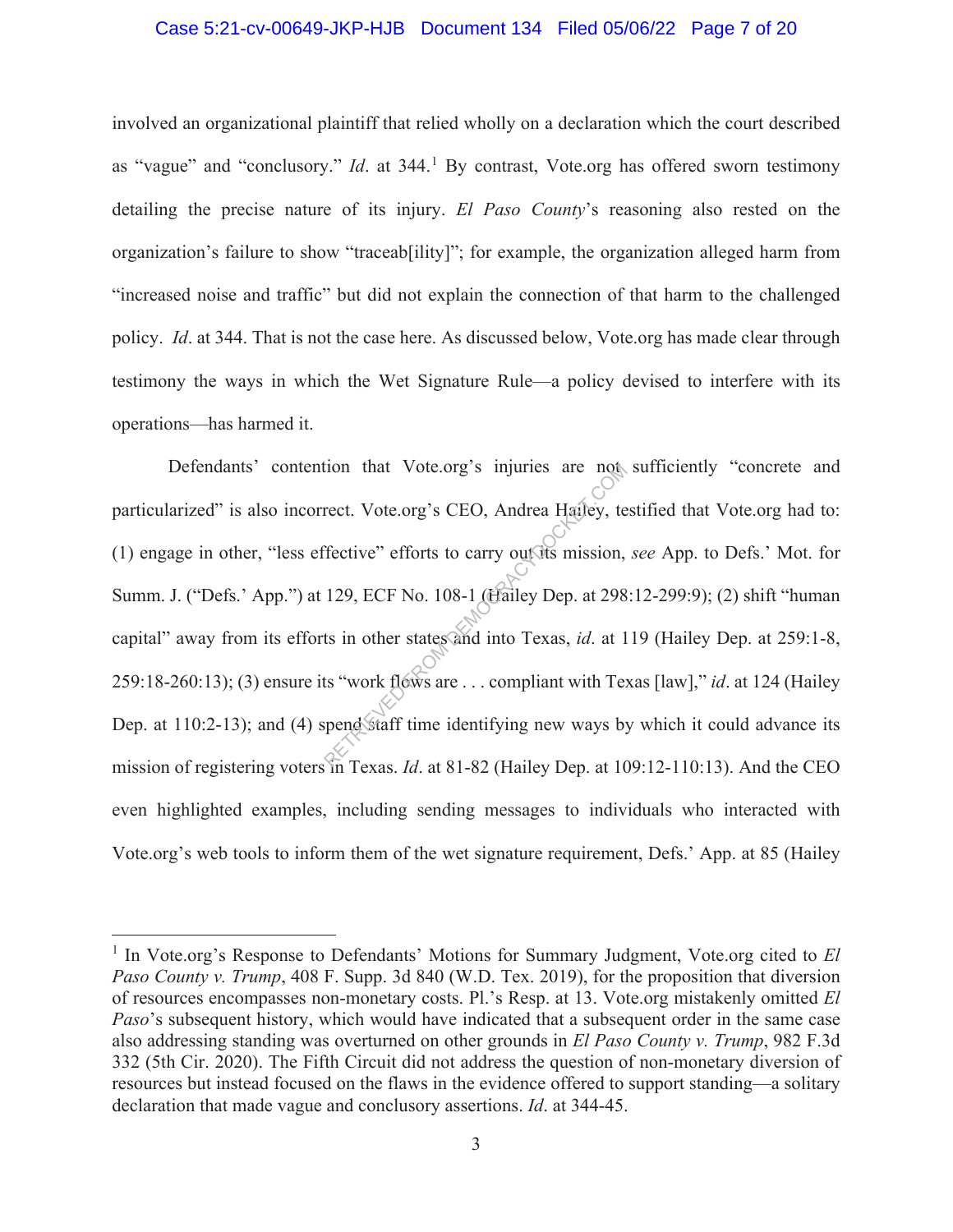#### Case 5:21-cv-00649-JKP-HJB Document 134 Filed 05/06/22 Page 8 of 20

Dep. 121:7-123:18), and working with NextDoor as part of Vote.org's effort to establish a program that would allow voters to sign their applications in wet ink.<sup>2</sup> *Id.* at 129 (Hailey Dep. at 298:12-299:9).

Defendants' objection to the absence of supporting documents is baseless, as demonstrated by the discovery requests and the pleadings they cite. The State complains that it received no documents referencing NextDoor in response to its request for production of records "reflecting Plaintiff's diversion of resources and expenditure of funds . . . ," Defs.' Resp. in Opp. to Pl.'s Mot. for Summ. J. ("Defs.' Resp.") at 10, ECF No. 124, but Vote.org produced all of its yearly budgets and financial projections, as Defendants requested, along with documents estimating the cost of an alternative print and mail program. These records did not reference NextDoor because there are no monetary expenditures associated with such collaboration. The primary resource diverted for this purpose is Vote.org's limited staff time and "human capital" spent devising alternative solutions for voters. Pl.'s App. at 130 (Hailey Dep. at 258:17-260:13). As Vote.org's CEO testified, Vote.org does not use time sheets to capture the number of hours its employees work on specific tasks, *id*. (Hailey Dep. at 260:14-17), does not pay its employees hourly, *id*. (Hailey Dep. at 259:9-11), and has not calculated or assigned dollar amounts to staff time diverted in response to the Wet Signature Rule that would be reflected in any account statements, tax returns, invoices or other related documents, *id*. (Hailey Dep. at 260:7-13). Detendants requested, along with docum<br>program. These records did not reference<br>ssociated with such collaboration. The p<br>limited staff time and "human capital"<br>App. at 130 (Hailey Dep. at 258:17-26<br>use time sheets to capt

Nor is Vote.org required to quantify or capture its "resource diversion" in any documents

<sup>&</sup>lt;sup>2</sup> The NextDoor collaboration was just one of several concrete examples offered by Vote.org's CEO in her deposition. In discussing the potential use of neighbors' printers through NextDoor, the CEO also referenced Vote.org efforts to send messages to its users reminding them of the wet signature requirement. Defs.' App. at 85 (Hailey Dep. at 122:19-123:8). Defendants provide no legitimate basis to refute Vote.org's CEO's testimony that the Wet Signature Rule forces the organization to divert resources to alternative, less-effective means of advancing its mission.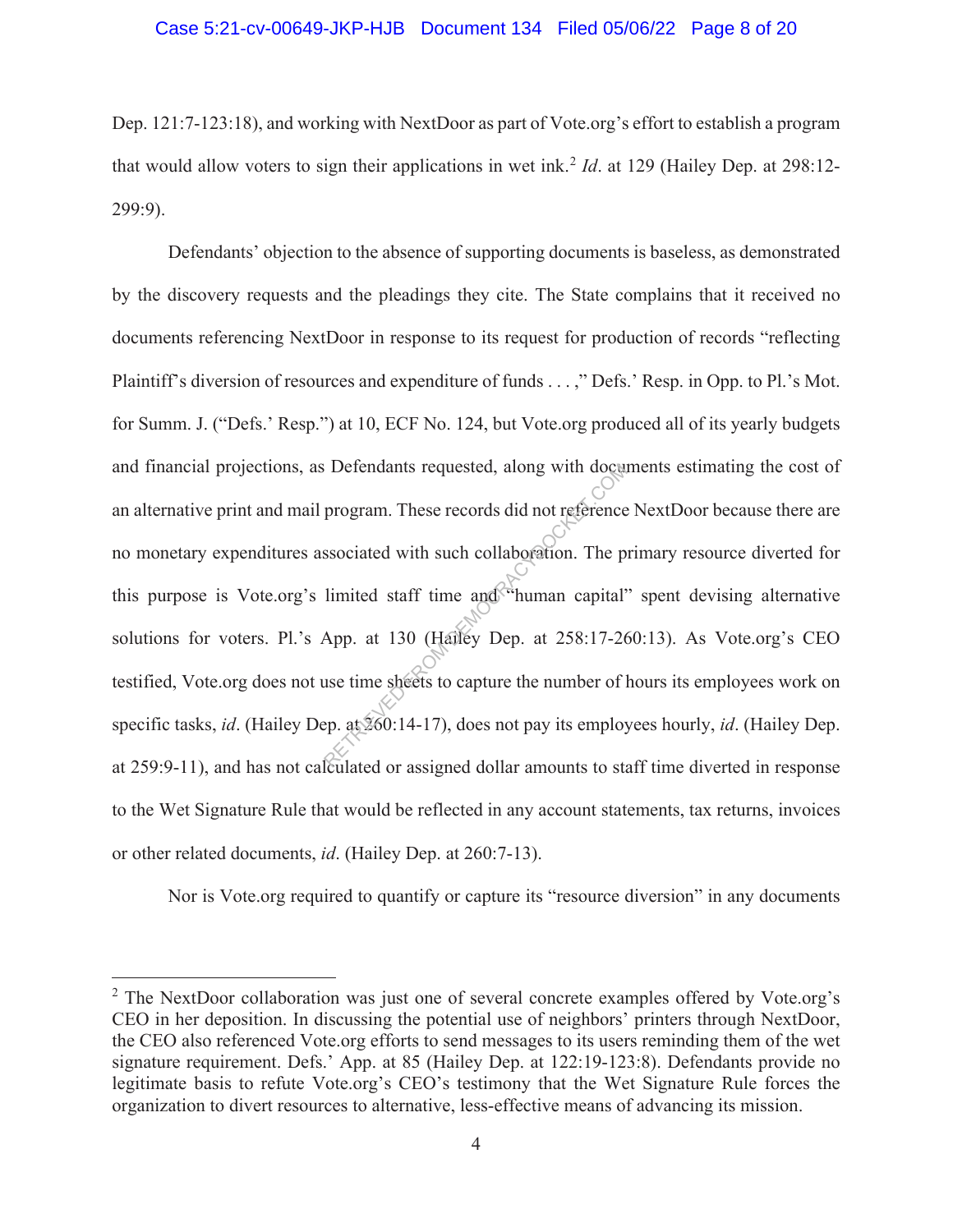#### Case 5:21-cv-00649-JKP-HJB Document 134 Filed 05/06/22 Page 9 of 20

to establish standing. *See*, *e.g.*, *Mi Familia Vota v. Abbott*, 497 F. Supp. 3d 195, 208 (W.D. Tex. 2020) ("The fact that the added cost has not been estimated and may be slight does not affect standing." (quoting *Crawford v. Marion Cnty. Election Bd.*, 472 F.3d 949, 951 (7th Cir. 2007))); *see also Richardson*, 485 F. Supp. 3d at 765 ("[T]here is no requirement that a Plaintiff must quantify a specific monetary cost in order to satisfy the injury in fact requirement."), *rev'd on other grounds Richardson v. Flores*, 28 F.4th 649 (5th Cir. 2022). Ms. Hailey's detailed testimony is sufficient evidence for these purposes and is consistent with Vote.org's allegation that the Wet Signature Rule has forced the organization to divert resources to re-configure its programs in Texas and to utilize "less effective" means of advancing its voter registration goals. *See*, *e.g.*, Compl. ¶ 20, ECF No. 1.

What is more, the NextDoor blog post that Defendants cite only corroborates Ms. Hailey's testimony. Defendants' attempt to dismiss Vote.org's collaboration with NextDoor as merely "a response to COVID-19" immediately unravels after reading the blog post, which states: "With some states requiring hardcopy documents and physical signatures in order to register to vote ... printing has become an issue for many as we continue to work from home without printer access." Vote.org, *NextDoor and Vote.org Team Up to Help Neighbors Get the Vote Out*, NextDoor (Aug. 25, 2020), https://blog.nextdoor.com/2020/08/25/nextdoor-and-vote-org-team-up-to-helpneighbors-get-the-vote-out/. But for the Wet Signature Rule, Vote.org users would have no reason to seek out neighbors to print their application forms. *See* Defs.' App. at 129 (Hailey Dep. at 298:12-299:9) (explaining why using NextDoor is "less effective than the literally two minutes it could take using . . . the app or using somebody's smartphone"). means of advancing its voter registration<br>extDoor blog post that Defendants cite on<br>mediately unrayels after reading the blog<br>ppy documents and physical signatures in<br>expected. For the Holm Neighbors Got the<br>expected Team

Defendants had ample opportunity to probe all relevant (and some not relevant) details of those efforts during Ms. Hailey's more than seven-hour deposition—where she discussed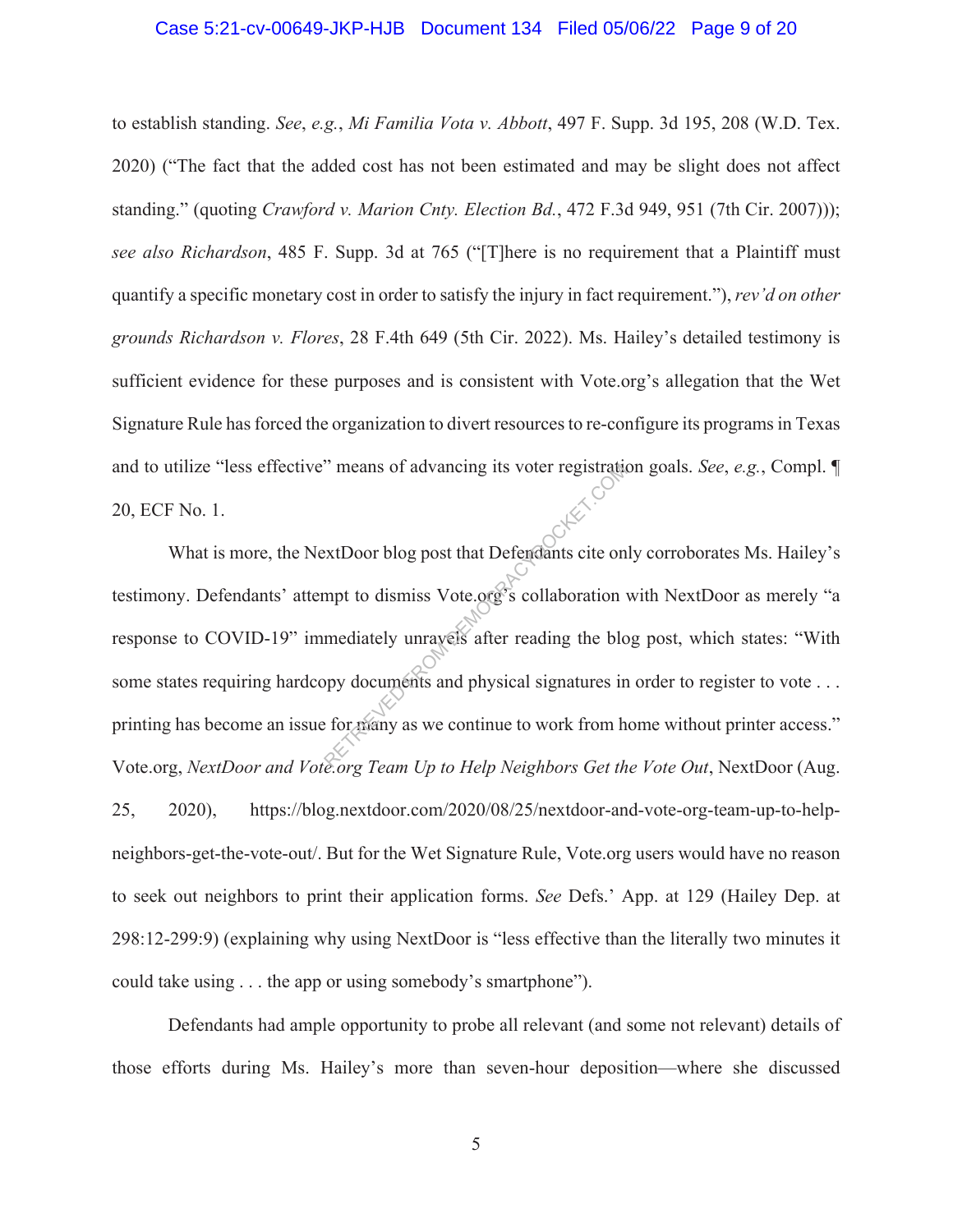#### Case 5:21-cv-00649-JKP-HJB Document 134 Filed 05/06/22 Page 10 of 20

NextDoor on multiple occasions—and in the remaining discovery period following that deposition. *See*, *e.g.*, *id*. at 84-85 (Hailey Dep. at 120:21-123:18) (discussing NextDoor in response to State's counsel's questions about "new ways to innovate and serve voters" that Vote.org explored in response to Wet Signature Rule), 88 (Hailey Dep. at 137:18-138:23) (discussing NextDoor in response to State's counsel's questions about the diversion of resources referenced in paragraph 20 of the Complaint), 129 (Hailey Dep. at 297:12-299:9) (discussing NextDoor in response to question seeking examples of the "less effective means" of pursuing voter registration goals to which Vote.org diverted resources because of Wet Signature Rule). The Court should reject Defendants' attempt to avoid testimony that they themselves elicited in the course of discovery.

Though Defendants scoff at the notion that Vote.org "merely thinking" about how to respond to the Wet Signature Rule is an injury, Defs.' Resp. at 9-10, that too is a cognizable harm for purposes of standing. "[T]he injury alleged as an Article III injury-in-fact need not be substantial; it need not measure more than an identifiable trifle." *OCA-Greater Hous. v. Texas*, 867 F.3d 604, 612 (5th Cir. 2017) (quoting *Ass'n of Cmty. Orgs. for Reform Now v. Fowler*, 178 F.3d 350, 358 (5th Cir. 1999) (cleaned up)). The "thinking" to which Defendants refer is Vote.org's strategic planning and requires diverting staff time from other projects to identify and implement other means by which Vote.org can advance its mission in Texas. *See, e.g.*, *Mia. Valley Fair Hous. Ctr., Inc. v. Connor Grp.*, 725 F.3d 571, 576 (6th Cir. 2013) (finding diversion of "staff time and energy" sufficient for standing); *Greater New Orleans Fair Hous. Action Ctr. v. Kelly*, 364 F. Supp. 3d 635, 646 (E.D. La. 2019) (finding organization established standing based on expenditure of resources such as "staff time"). Indeed, the Fifth Circuit has recognized that "changing one's campaign plans or strategies in response to an alleged injurious law can itself be a sufficient injury to avoid testimony that they themselve<br>scoff at the notion that Vote.org "mere"<br>PRIE TRIEVED FROM THE PRIE TRIEVED FROM THE HISTORY AND SURVEY OF THE SURVEY OF THE SUBSERVIET OF THE SUBSCRIPT OF THE SUBSCRIPT OF THE SUBSC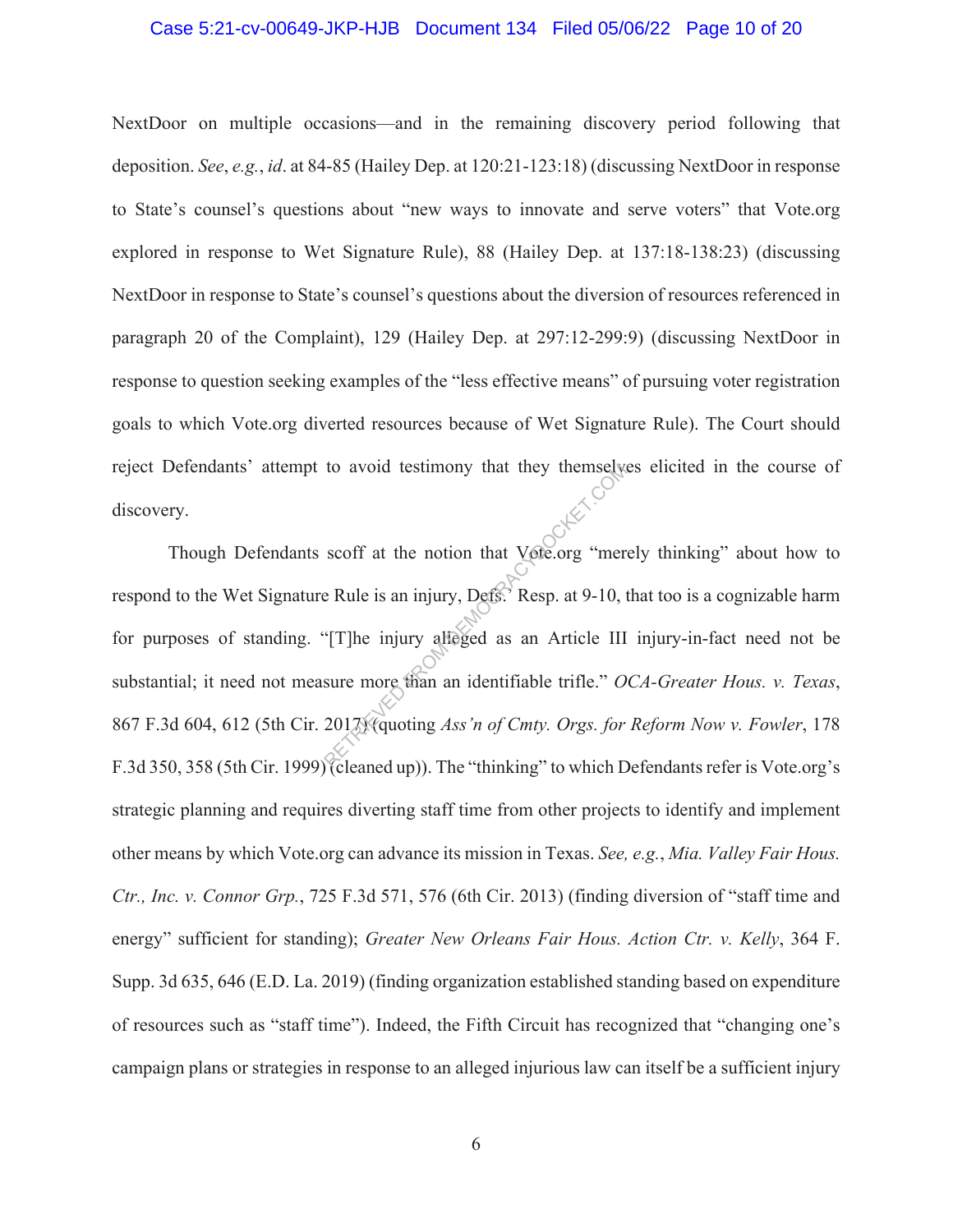#### Case 5:21-cv-00649-JKP-HJB Document 134 Filed 05/06/22 Page 11 of 20

to confer standing." *Zimmerman v. City of Austin*, *Tex.*, 881 F.3d 378, 390 (5th Cir. 2018) (denying standing where feared prosecution causing injury was not inevitable).

 Last, Defendants reprise their assertion that Vote.org's injury was "self-inflicted." Vote.org rebutted this flawed reasoning it in its opposition to Defendants' motions for summary judgment; the argument lacks as much merit now as it did then, and it fails for the same reasons. Pl.'s Resp. in Opp. to Mot. for Summ. J. ("Pl.'s Resp.") at 13-14, 14 n. 3 (Apr. 29, 2022), ECF No. 128. Similarly, Defendants' reliance on *Fair Elections* and *NEOCH* is misplaced. Defs.' Resp. at 11- 12. Unlike AMOS in *Fair Elections*, Vote.org was correct about the state of the law in Texas, as exemplified by two district courts agreeing that the law imposed no wet signature requirement. *Stringer v. Pablos*, 320 F. Supp. 3d 862, 896 (W.D. Tex. 2018) (noting, pre-HB 3107, "there is nothing in [Texas election] law that precludes the use of . . . electronic signatures), *rev'd and remanded on other grounds sub. nom Stringer v. Whitley*, 942 F.3d 715 (5th Cir. 2019); Order at 2, *Tex. Democratic Party v. Hughs*, 5:20-cv-00008-OLG (W.D. Tex. July 28, 2020), ECF No. 29 (finding, pre-HB 3107, that "the codified signature requirement . . . makes no mention of an original wet ink signature."). County election officials also agreed with that interpretation of the law and accepted applications with imaged signatures until the Secretary of State instructed them not to—and, even then, one county continued to accept applications with imaged signatures. Pl.'s App. at 98 (Elfant Dep. at 146:16-22), 100 (Elfant Dep. at 153:7-154:5). Tellingly, Defendants cannot cite any law requiring a wet signature for voter registration before HB 3107; instead, they cite only provisions requiring a signature, which again demonstrates their failure to distinguish between the two concepts. courts agreeing that the law imposed not<br>
upp. 3d 862, 896 (W.D. Tex. 2018) (no<br>
law that precludes the use of  $\ldots$  elect<br>
sub. nom Stringer v. Whitley, 942 F.3d 7<br>
Hughs, 5:20-cv-00008-OLG (W.D. Tex.<br>
it "the codified s

## **B. Defendants have failed to demonstrate how a** *wet* **signature is material to determining a registrant's eligibility to vote.**

Section 10101 prohibits states from imposing arbitrary requirements on voting or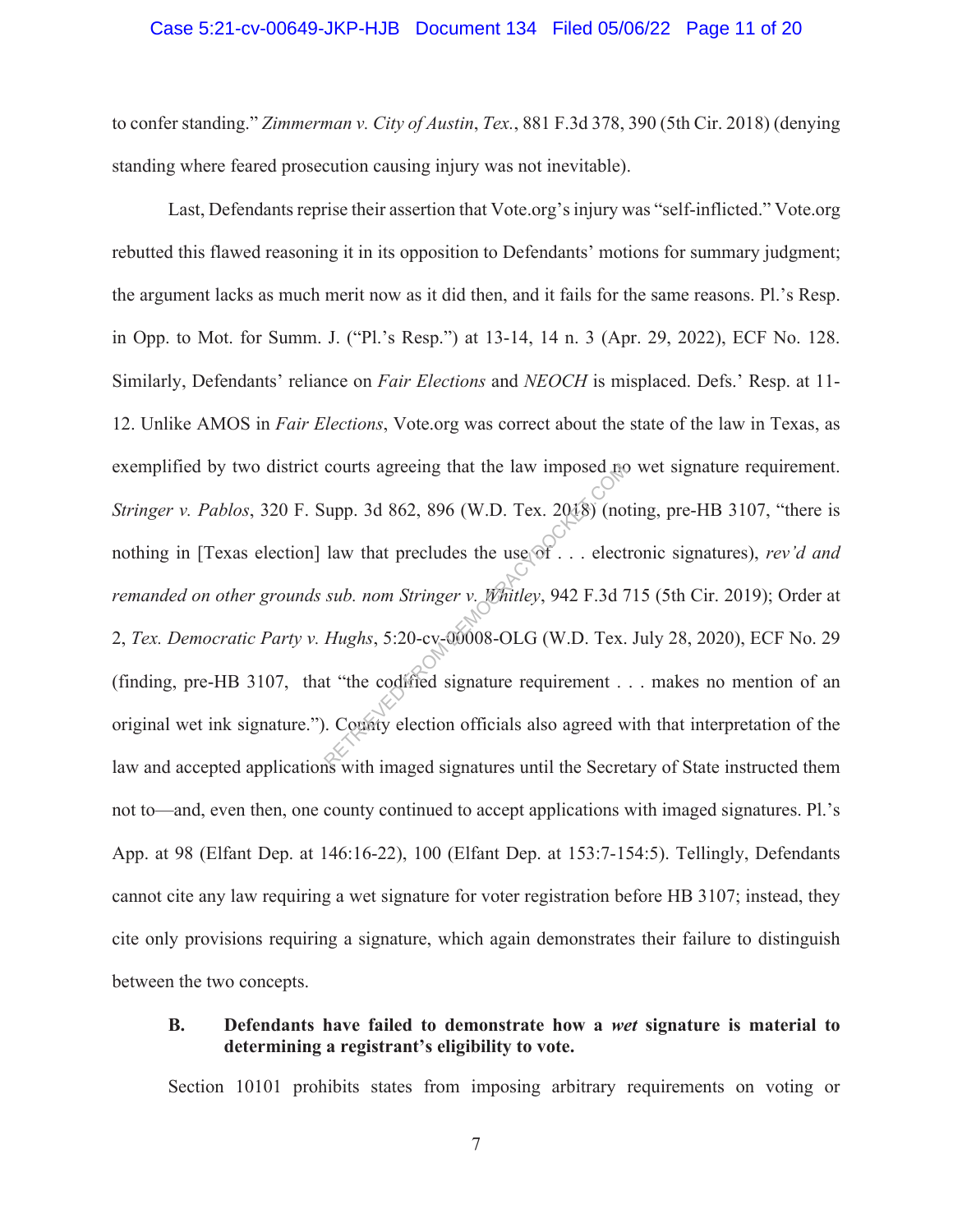#### Case 5:21-cv-00649-JKP-HJB Document 134 Filed 05/06/22 Page 12 of 20

registration, *see Schwier v. Cox*, 340 F.3d 1284, 1294 (11th Cir. 2003), mandating that such requirements be "material" to determining a registrant's eligibility to vote. 52 U.S.C. § 10101(a)(2)(B). Contrary to what Defendants imagine, Vote.org does not challenge the requirement that applicants sign their voter registration application, Defs.' Resp. at 19; Vote.org specifically challenges the requirement that applicants sign their application using a "wet" signature. The flaws in Defendants' arguments flow from this mistake. Rather than identify why having a "wet" signature is material to determining voter eligibility, Defendants instead have asserted an array of shifting justifications which either support only *a* signature requirement—as opposed to a *wet* signature requirement—or have nothing to do with eligibility to vote at all.

Defendants presently assert that the Rule is material to determining voter eligibility because applicants must "attest to meeting the qualifications necessary to vote" and a signature "impresses on applicants the severity of providing false information." Defs.' Resp. at 16. But these objectives require only *a* signature, without respect to the particular flavor of the signature. Moreover, if an imaged signature were insufficient for the claimed purposes, Texas law would not recognize, as it does, the validity of electronic signatures in a variety of other important contexts. *E.g.*, Tex. Health & Safety Code § 166.011 (advance health directive); *Bartee v. Bartee*, No. 11- 18-0017-CV, 2020 WL 524909, at \*3 (Tex. Ct. App. Jan. 31, 2020) (divorce decree). equirement—or have nothing to do with<br>y assert that the Rule is material to d<br>test to meeting the qualifications necess<br>severity of providing false information."<br>ignature, without respect to the particu<br>ature were insuffic

All this finds confirmation in the fact that if a "wet" ink signature *were* relevant, Defendants would make some effort to identify whether there is or is not such a signature on a given application. But Defendants have admitted they make no meaningful effort to distinguish between wet or imaged signatures and spend only "seconds" looking at each signature. Pl.'s App. at 85 (Callanen Dep. at 158:15-6), 154 (Ingram Dep. at 192:12-22), 155-156 (Ingram Dep. at 212:4- 213:1, 213:16-214:5), 158 (Ingram Dep. at 224:5-10), 166 (Pendley Dep. at 69:13-18), 169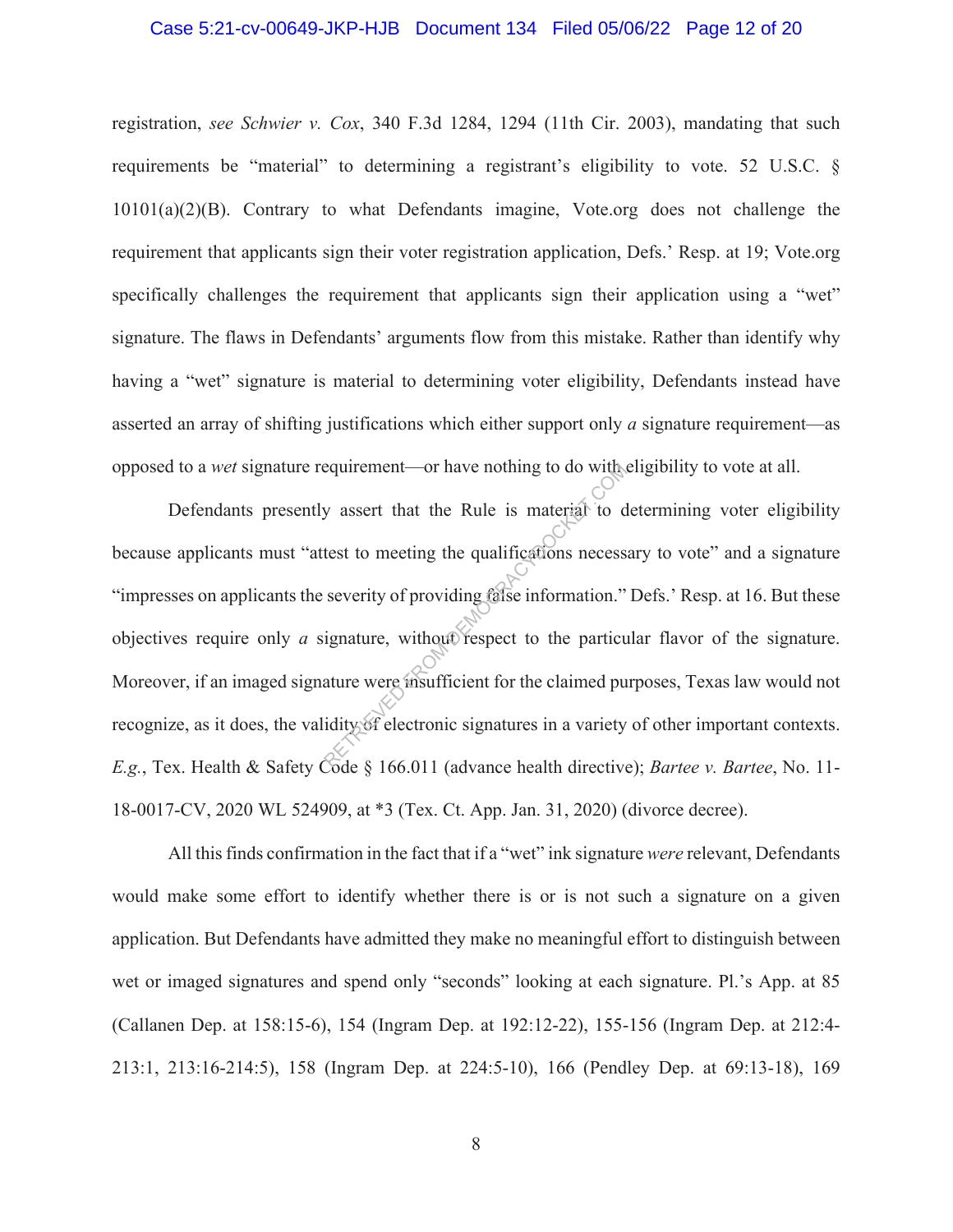#### Case 5:21-cv-00649-JKP-HJB Document 134 Filed 05/06/22 Page 13 of 20

(Pendley Dep. at 85:21-86:9), 170 (Pendley Dep. at 102:6-104:6), 196 (Torres Dep. at 97:20-98:8); *see also* Pl.'s Mot. for Summ. J. ("Pl.'s Mot.") at 10-11, ECF No. 111 (discussing Defendants' non-use of signatures in registration process). Some have even conceded that they cannot tell the difference between "wet" and imaged signatures. *See, e.g.*, Defs.' App. at 259-260 (Elfant Dep. at 148:18-149:16), 269 (Elfant Dep. at 188:8-15), 516 (Lopez Dep. at 132:11-22). Accordingly, Defendants cannot now claim with credibility that the difference is "material" to determining an applicant's eligibility.

Defendants also contend against the obvious by claiming that "wet" signatures provide assurance that the person is "attesting to the information on the form" and "has done so in the context of" the eligibility requirements. Defs.' Resp. at 17. Defendants then opine that imaged signatures provide no such "guarantee." But this is speculative at best. Defendants have no way of knowing whether a "wet" signature affixed to an application is that of the applicant or if the applicant signed the form only after reading the eligibility requirements. And the State has conceded that an imaged signature serves the same purpose as a wet ink signature on a voter registration application "in the context where you are reading the same three statements and then . . . putting the JPEG of your signature under those three statements." Defs.' App. at 419 (Ingram Dep. at 173:8-21). attesting to the information on the tom-<br>equirements. Defs.' Resp. at 17. Defend<br>guarantee." But this is speculative at best<br>ignature affixed to an application is the<br>only after reading the eligibility require<br>gnature serv

In an effort to distract from these realities, Defendants quibble with the particulars of how Vote.org's web application operated four years ago, in 2018. These disputes are irrelevant because Vote.org seeks prospective relief and because the Wet Signature Rule bars not only what Defendants now claim are flaws in Vote.org's web application, but the use of *all* imaged signatures. Even if these minutiae were pertinent, Defendants' argument still fails because it does not accurately describe the facts. For example, Defendants opine that "[t]here is no guarantee that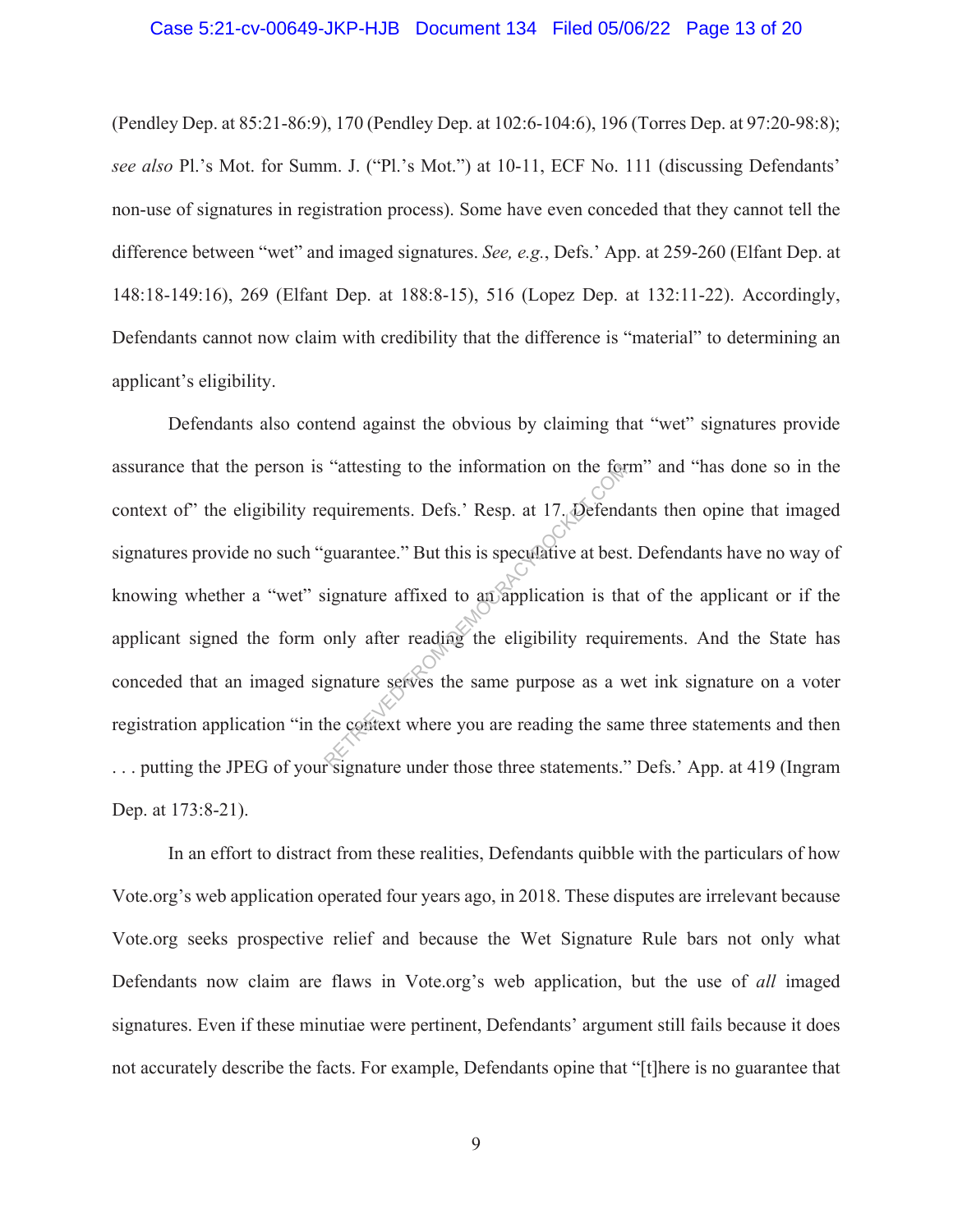#### Case 5:21-cv-00649-JKP-HJB Document 134 Filed 05/06/22 Page 14 of 20

applicants read or even had the opportunity to review Texas's eligibility requirements" through Vote.org's e-sign tool.<sup>3</sup> In fact, Vote.org's CEO testified that "there's a button that would take you to . . . review your application," *id.* at 98, which includes the enumeration of eligibility requirements stated on the *federal* voter registration form. App. to Defs.' Resp. in Opp. to Pl.'s Mot. for Summ. J. ("Defs.' Resp. App.") at 52, ECF No. 125-1. Texas must, by law, accept otherwise-proper voter registration applications submitted on that form. 52 U.S.C. § 20505(a)(1) (requiring each state to "accept and use the mail voter registration application form prescribed by the Federal Election Commission . . . for the registration of voters in elections for Federal office"). In addition, and in contrast to an application completed with a "wet" signature, a Vote.org user cannot proceed with their application at all unless they select  $\alpha$  box to "swear and affirm" that they are "a US citizen" and "eligible to register to vote in Texas." Defs.' Resp. App. at 47. Therefore, while there is no way to "guarantee" that anyone—whether signing with a "wet" signature or not reads the eligibility requirements, Vote.org's users had ample opportunity to affirm their qualifications and understand the seriousness of making a false statement. to an application completed with a "wet<br>plication at all unless they select a box to<br>ible to register to vote in Texas." Defs.' I<br>rantee" that anyone—whether signing wi<br>ements, Vote.org's users had ample<br>of the seriousness

Defendants' scant authority is also misplaced. Contrary to Defendants' assertions, the instant case is incomparable to *Howlette v. Richmond*, 485 F. Supp. 17 (E.D. Va. 1978), because *Howlette* upheld a notarization requirement for signatures on referenda petitions, whereas here neither a "wet" nor an imaged signature entail appearing in person or taking an oath and both have the same legal effect.<sup>4</sup> Nor is *Diaz v. Cobb*, 435 F. Supp. 2d 1206 (S.D. Fla. 2006), analogous. There, a court upheld a requirement that registrants check specific boxes affirming their eligibility

<sup>&</sup>lt;sup>3</sup> Defendants also assert that Vote.org's application was "broken." This, again, refers to an isolated event in 2018 and is therefore irrelevant. It is also inaccurate, as explained in prior briefing. Pl.'s Resp. at 4, 34-35.

<sup>4</sup> Furthermore, *Howlette*'s reasoning is fatally flawed for the reasons Vote.org has previously identified. *See* Pl.'s Resp. at 45-46.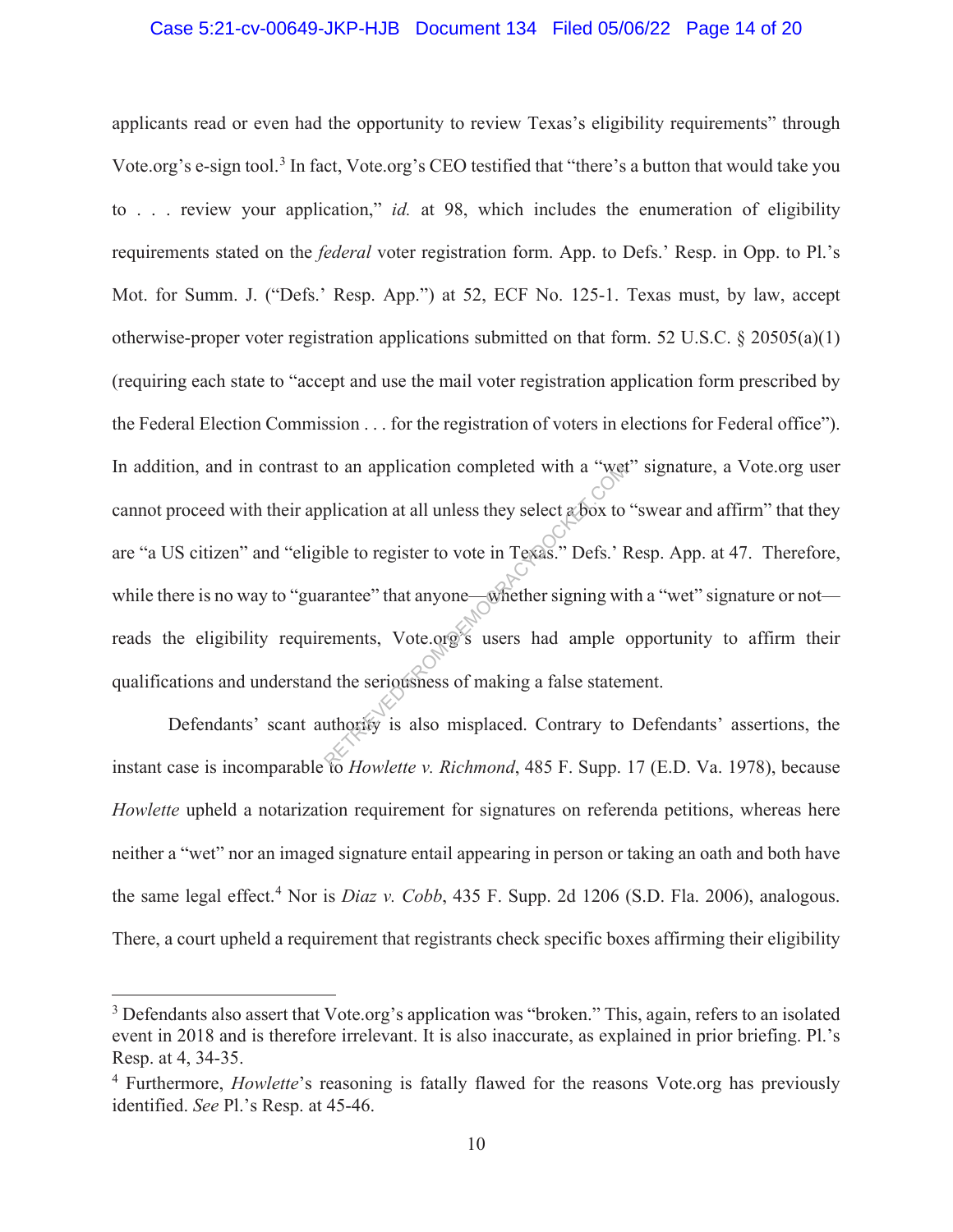#### Case 5:21-cv-00649-JKP-HJB Document 134 Filed 05/06/22 Page 15 of 20

to vote specifically because the boxes in question enumerated the qualifications for voting; it was not akin to "failure to follow needlessly technical instructions, such as the color of ink to use in filling out the form." *Id*. at 1213. Here, Vote.org challenges just such a "needlessly technical instruction[]," which regulates the manner in which the form is filled out rather than what a registrant puts on the form. *Id*. If anything, *Diaz* illustrates the absurdity—and immateriality—of the Wet Signature Rule: it would be comparable only if Florida had required voters to check the challenged boxes using a specific kind or color of ink.

Finally, Defendants briefly restate their arguments from prior briefing that the Wet Signature Rule does not deprive anyone of the right to vote, that private parties cannot enforce the Materiality Provision, and that a Materiality Provision claim requires a demonstration of intentional racial discrimination. These arguments are without merit for the reasons Vote.org described in Plaintiff's Opposition to Intervenor-Defendant Paxton's Motion to Dismiss and for Judgment on the Pleadings and in Plaintiff's Consolidated Opposition to Defendants' Motions for Summary Judgment. Pl.'s Opp. to Att'y Gen.'s Mot. to Dismiss at 8-10 (Nov. 23, 2021), ECF No. 56 (no requirement of showing racial discrimination for Materiality Provision claim), 10-15 (private parties can enforce Materiality Provision); Pl.'s Mot. at 36-42 (private enforcement), 46- 47 (deprivation of right to vote), 47-49 (racial discrimination). Because Defendants marshal no additional arguments, authority, or facts in support of these claims, their arguments fail for the reasons previously articulated. rive anyone of the right to vote, that private that a Materiality Provision claim reduction.<br>These arguments are without merosition to Intervenor-Defendant Paxton's<br>and in Plaintiff's Consolidated Opposition<br>pp. to Att'y G

## **C. Defendants' rationales for the Wet Signature Rule are insufficient to justify the Rule's unconstitutional burdens on the right to vote.**

The burdens imposed by the Wet Signature Rule are not seriously in dispute; they have been implicitly acknowledged by both Defendants and the Court. Paxton/Garza Mot. at 1-2; Order Denying Mot. to Dismiss at 4 (Dec. 17, 2021), ECF No. 70 ("A favorable ruling may allow . . .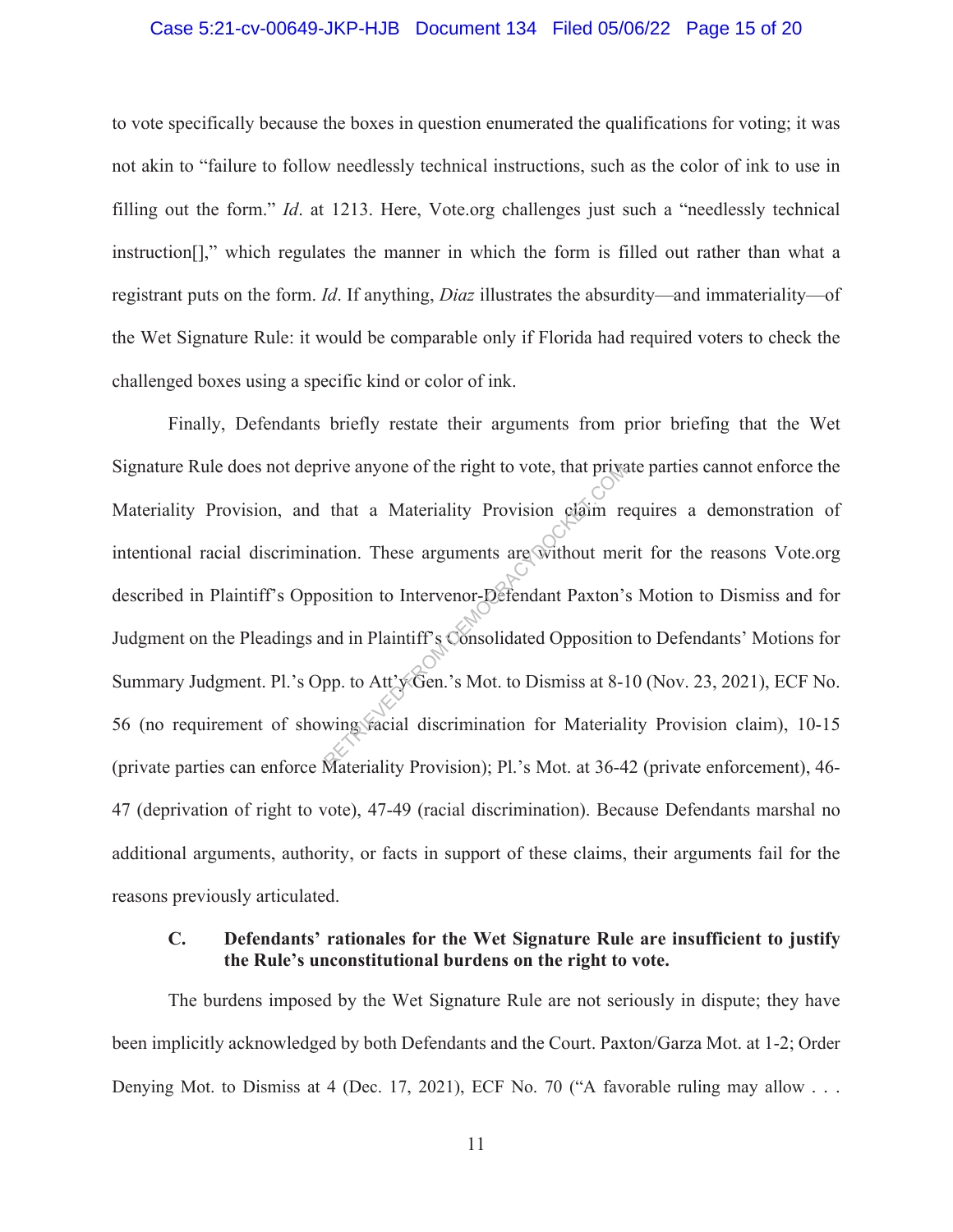#### Case 5:21-cv-00649-JKP-HJB Document 134 Filed 05/06/22 Page 16 of 20

prospective registrants . . . to register to vote without having to print the form or travel to an application distribution site and without having to have access to a printer, a scanner, a computer, or a stand-alone fax machine."). Vote.org's unrebutted expert, Dr. Bryant, explained these burdens in detail, both in her Expert Report, Pl.'s App. at 39-58, and her deposition testimony, Defs.' App. at 437-83. *See also* Pl.'s Mot. at 14-15.<sup>5</sup>

Defendants attempt to diminish this evidence by misstating the law, misrepresenting Dr. Bryant's testimony, and raising irrelevant distinctions that fail to obviate the clear burdens imposed by the Wet Signature Rule. For instance, Defendants misconstrue *Richardson* as standing for the proposition that "the Court must analyze the burden on Texas voters globally." Defs.' Resp. at 20. In fact, the Fifth Circuit took issue with the district court "mistakenly focus[ing] only on the burden to the *plaintiffs*," because "the severity analysis is not limited to the impact that a law has on a small number of voters." *Richardson v. Texas Sec'y of State*, 978 F.3d 220, 236 (5th Cir. 2020) (emphasis added).<sup>6</sup> Unlike Defendants, the *Richardson* court noted that only a few *concurring* Justices in *Crawford* concluded that individual impacts are irrelevant, and the plurality "did not go as far." *Id.* (citing *Crawford v. Marion Cnty. Election Bd.*, 553 U.S. 181, 198, 205 (2008)). Specifically, the *Crawford* plurality held that a *lack* of burden on "most voters" would not save the statute at issue, and that the relevant burdens were those imposed on eligible voters who lacked identification that complied with the statute. 553 U.S. at 198; *see also* Pl.'s Resp. to Defs.' Mots. for Summ. J. ("Pl.'s Resp.") at 28, ECF No. 128. And six justices in total agreed that courts should The severity analysis is not kinited to the<br>democracy analysis is not kinited to the<br>chardson v. Texas See  $\sqrt[p]{}$  of State, 978 F.<br>Defendants, the *Richardson* court noted<br>ded that individual impacts are irrelevant,<br>d v.

<sup>&</sup>lt;sup>5</sup> Defendants are incorrect that Vote.org has presented no evidence that some voters have been unable to register to vote. Pl.'s App. at 73 (Bryant Rep. 35).

<sup>6</sup> The court must conduct the *Anderson*-*Burdick* balancing test by analyzing the burden on the right to vote of *voters*, not the burden on the *plaintiff*'s right to vote. *E.g.*, *Burdick v. Takushi*, 504 U.S. 428, 445 (1992) (analyzing "burden on voters" of prohibition on write-in voting). As a result, it is immaterial whether Vote.org is "devoid of any concrete right to register to vote or cast a ballot." Defs.' Resp. at 21.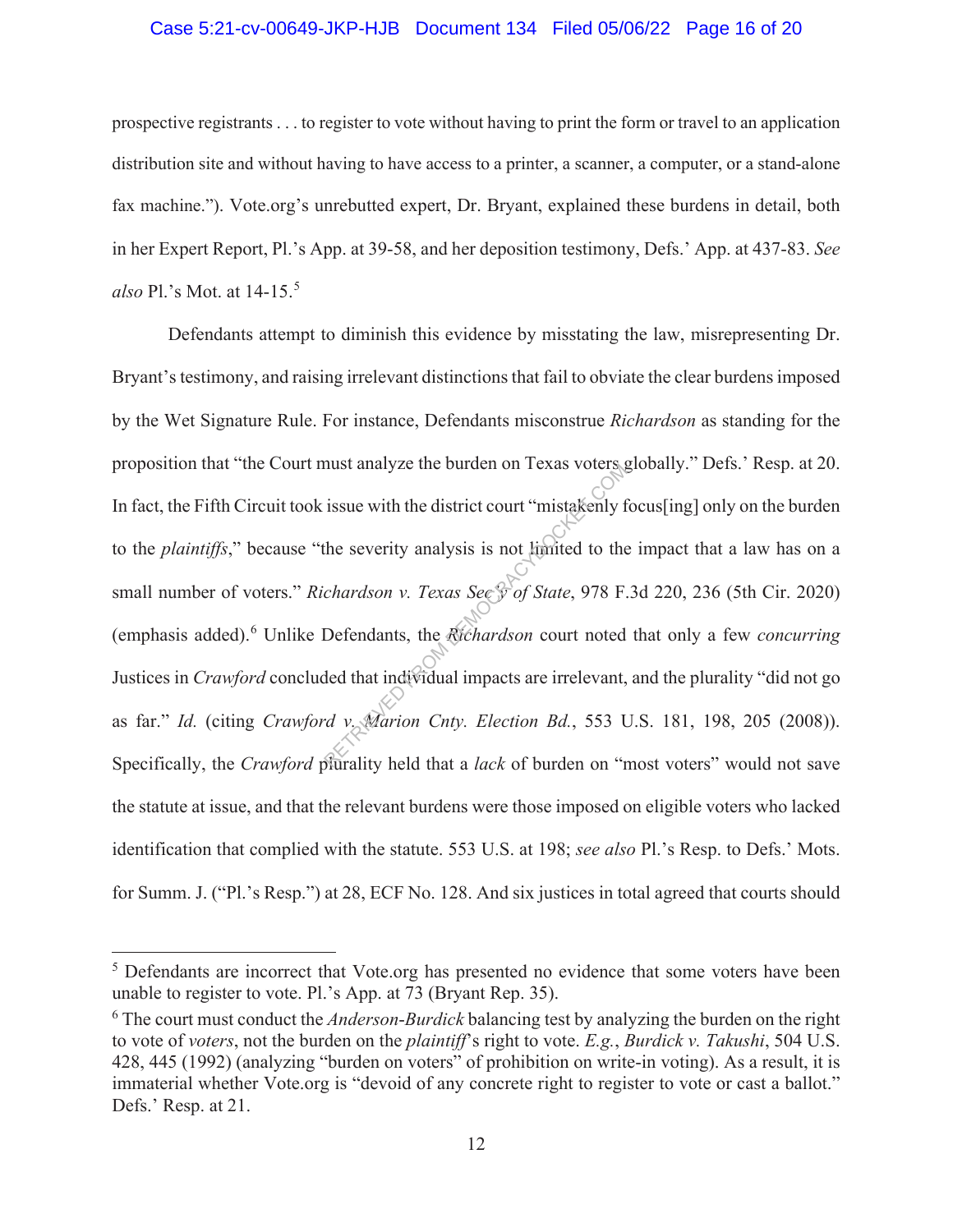#### Case 5:21-cv-00649-JKP-HJB Document 134 Filed 05/06/22 Page 17 of 20

consider the law's impact on identifiable subgroups for whom the burden is more severe. *Id*. at 199-203 (plurality op.); *id*. at 212-23, 237 (Souter, J., dissenting); *id*. at 237 (Breyer, J., dissenting). Defendants' attempts to distinguish *Abbott* on the basis that it concerned the right to cast a ballot similarly ignore settled authority establishing that restrictions on registration—as a prerequisite to voting—are subject to the same standard. *E.g.*, *United States v. McLeod*, 385 F.2d 734, 740 (5th Cir. 1967) ("The right to vote encompasses the right to register."). Consistent with these rulings, Vote.org has presented unrefuted evidence regarding the burdens imposed on registrants who will have difficulty complying with the Wet Signature Rule. Pl.'s Mot. at 14-15.

It thus goes without saying that Vote.org has not asked the Court to "skip the step of *Anderson-Burdick* analysis." Defs.' Resp. at 20. Dr. Bryant has testified at length regarding the specific burdens imposed by the Wet Signature Rule; Defendants offered no expert to refute that testimony, and their attempts to diminish the impact of Dr. Bryant's analysis are unavailing. For example, Defendants suggest that Dr. Bryant's acknowledgment that it is easier to locate a printer than a fax machine somehow means the burden of the Wet Signature Rule is *de minimis*. In reality, that decontextualized testimony is irrelevant; what matters is the *ability to send a fax*, which any person can easily do via a smartphone, as Dr. Bryant testified. Defs.' App. at 459 (Bryant Dep. at 88:9-12). No Vote.org user, for instance, would ever have to "locate" an actual fax machine. Defendants' insistence that this testimony is somehow damning only demonstrates their continued misunderstanding of what is at issue. In the absence of the Wet Signature Rule, there is no need for voters to access a fax machine (or printer) because they can complete and submit their applications using a smartphone. While Defendants persist in challenging Dr. Bryant's credibility by citing out-of-circuit cases that stand for the unremarkable proposition that courts *may* exclude testimony that is beyond an expert's area of expertise, Defs.' Resp. at 22, the Court already denied Example 18 and the Correction of the Wet Signature Rule; Defendants of the Wet Signature Rule; Defendants of the Wet Signature Rule; Defendants of the Wet Signature is that Dr. Bryant's acknowledgment that  $\nu$  means the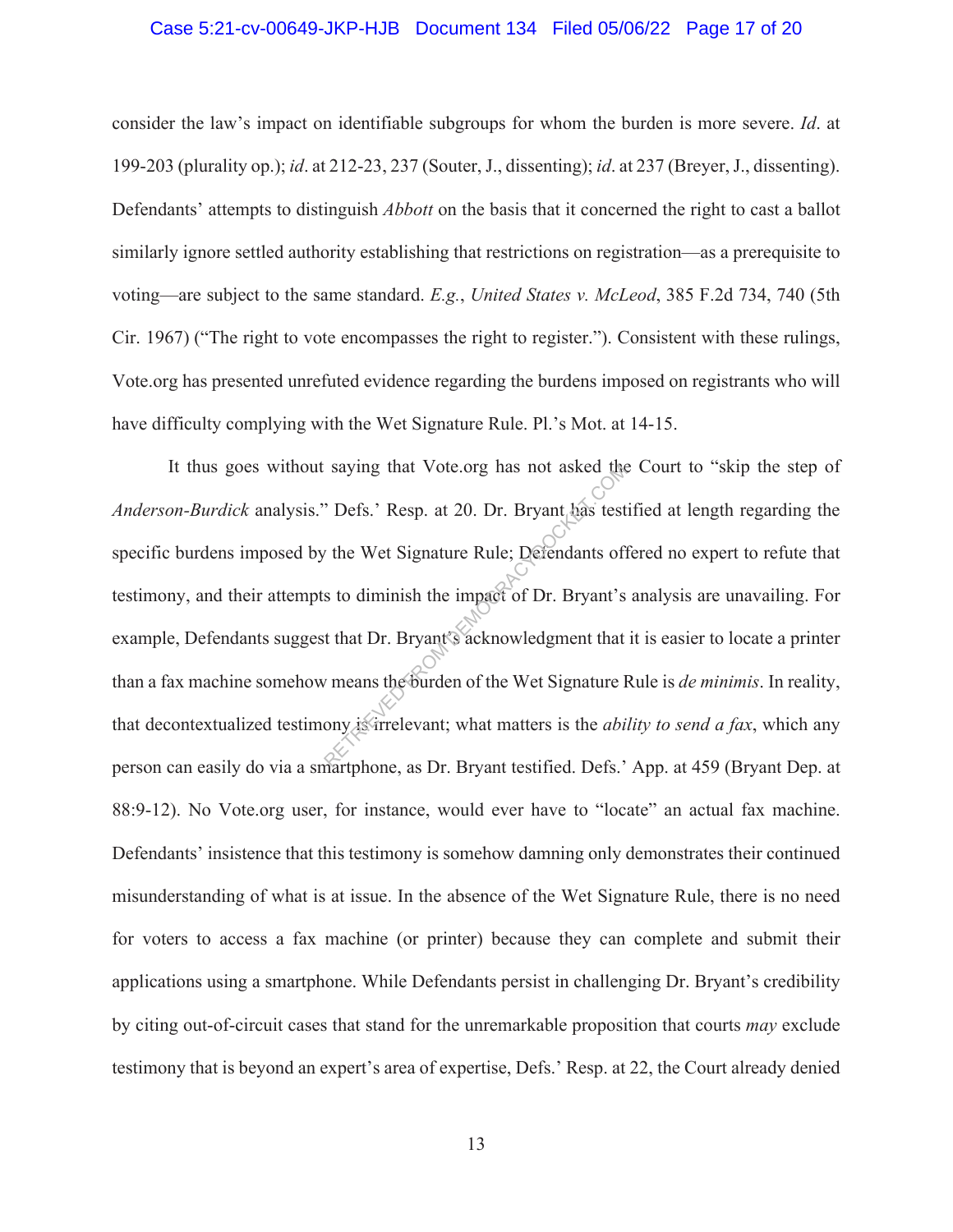#### Case 5:21-cv-00649-JKP-HJB Document 134 Filed 05/06/22 Page 18 of 20

the State's motion to exclude Dr. Bryant's testimony, and for good reason. Order (Mar. 30, 2022), ECF No. 106. As an expert in voter registration with extensive experience analyzing data, the analysis and conclusions in her report are well within her wheelhouse. *See* Pl.'s App. at 40-41 (Bryant Rep. 2-3).

Void of any legitimate basis to challenge Dr. Bryant's qualifications, Defendants resort to outright misrepresenting Dr. Bryant's methodologies and data. They argue that Dr. Bryant's conclusions that certain Texans will be disproportionately impacted by the Wet Signature Rule are "based on . . . national data that is not representative of Texas," and that "any Texas-focused data . . . showed that citizens in County Defendants' jurisdictions own computers and printers . . . at a greater rate than most other counties in Texas . . . ." Defs.' Resp. at 22. Not true. Dr. Bryant utilized Texas-specific data from the U.S. Census Bureau's American Community Survey (2015-2019) to analyze smartphone dependence and found that Bexar, Medina, and Cameron counties all have greater smartphone dependence than the state average. Pl.'s App. at 51 (Bryant Rep. 13). The burdens of the Wet Signature Rule are clear and undisputed. County Detendants' jurisdictions own concluded:<br>
Counties in Texas ...." Defs.' Resp. at 22.<br>
U.S. Census Bureau's American Commence and found that Bexar, Medina, and<br>
ence than the state average. Pl.'s App. at<br>
e Rule are

Finally, Dr. Bryant's acknowledgement that registering at DPS "is a better confirmation of identity than a signature on a voter registration form," Defs.' App. at 466 (Bryant Dep. 114:1-11), does nothing to explain the State's inconsistency in accepting imaged signatures from some voters but not others. Signatures on voter registration applications play no role in the identity verification process, Pl.'s Resp. at 33-34, Pl.'s Mot. at 12, 16-17, so it is no answer to suggest that wet signatures are required on non-DPS applications for security reasons. Nor can Defendants plausibly assert that a wet signature is a "better confirmation of identity" than an imaged signature. Nor can they explain why a registrant's "faceless interaction" with Vote.org's web application is unacceptable while an equally faceless interaction with a paper registration form printed or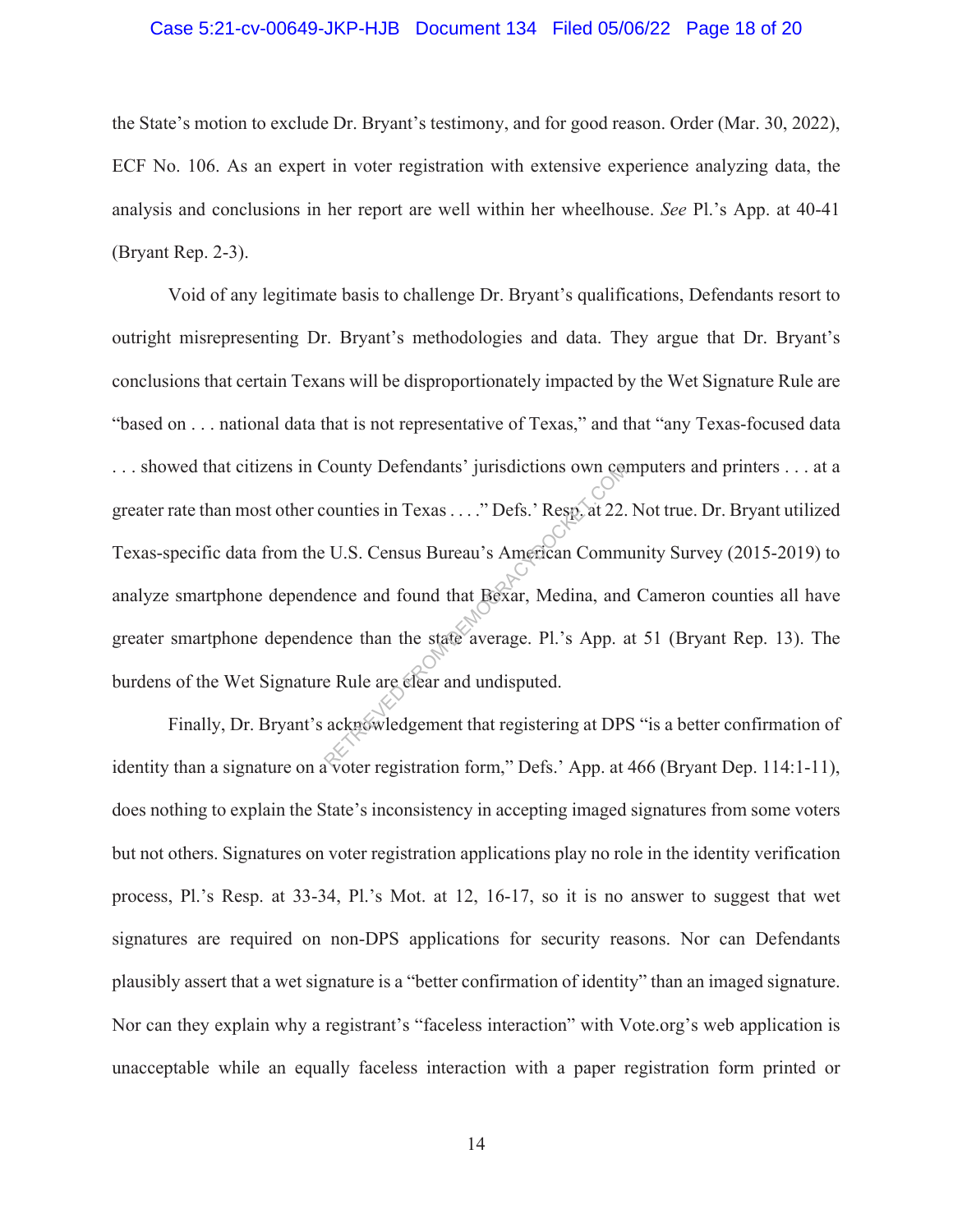#### Case 5:21-cv-00649-JKP-HJB Document 134 Filed 05/06/22 Page 19 of 20

received by mail is just fine. Defs.' Resp. at 23. Vote.org does not dispute that Texas is empowered "to engage in 'substantial regulation of elections' to ensure that elections are well run," *id.* (quoting *Storer v. Brown,* 415 U.S. 724, 730 (1974)); however, Texas's authority to do so exists only if such regulation complies with federal law.

Even if Defendants were correct that the Wet Signature Burden imposes only a "slight burden on voters," *id.* at 25, their proffered interests are insufficient to justify that burden. As explained with regard to the Materiality Provision, *supra* at 8-9, Defendants' purported interests in preventing election fraud and preserving electoral integrity, confidence, and solemnity completely fail to address why a *wet* signature is necessary to advance these interests.<sup>7</sup>

# **CONCLUSION**

For all the foregoing reasons, Vote.org's motion for summary judgment should be granted, and Defendants' motions for summary judgment should be denied. AETRIEVED FROM DEM

 $<sup>7</sup>$  Defendants present no evidence or authority to support its interest in the "solemnity" of wet</sup> signatures, an argument which they now all but abandon. *Compare* Tex. Att'y Gen.'s Mot. to Dismiss at 19, ECF No. 53 (discussing "maintaining the solemnity of voter registration"), *with* Defs.' Resp. at 25 (addressing interest in "solemnity" only cursorily in response to Vote.org's arguments, but without expressly invoking "solemnity" as a rationale). As Vote.org explained in its oppositions to Intervenor-Defendant Paxton's motion to dismiss and motion for summary judgment (ECF Nos. 56 and 128), many important—indeed, solemn—state-regulated transactions in Texas do not require a wet signature.